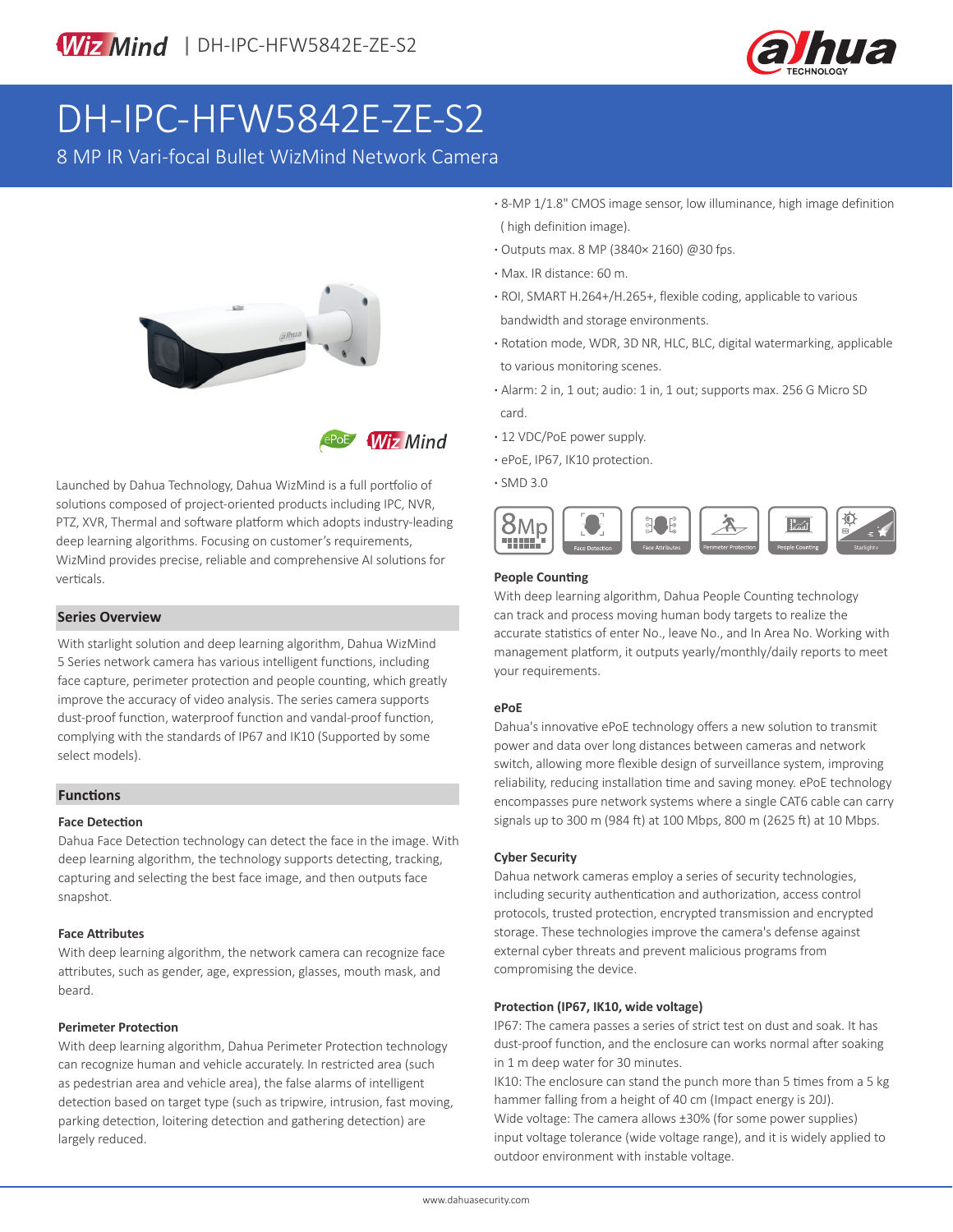# Wiz Mind | DH-IPC-HFW5842E-ZE-S2

# **Technical Specification**

| Camera                          |      |                                                                                           |                      |                      |                     |
|---------------------------------|------|-------------------------------------------------------------------------------------------|----------------------|----------------------|---------------------|
| Image Sensor                    |      | 1/1.8" CMOS                                                                               |                      |                      |                     |
| Max. Resolution                 |      | 3840 (H) × 2160 (V)                                                                       |                      |                      |                     |
| <b>ROM</b>                      |      | <b>128 MB</b>                                                                             |                      |                      |                     |
| <b>RAM</b>                      |      | 1 GB                                                                                      |                      |                      |                     |
| <b>Scanning System</b>          |      | Progressive                                                                               |                      |                      |                     |
| <b>Electronic Shutter Speed</b> |      | Auto/Manual 1/3 s-1/100,000 s                                                             |                      |                      |                     |
| Min. Illumination               |      | 0.004 lux@F1.4 (Color, 30 IRE)<br>0.0004 lux@F1.4 (B/W, 30 IRE)<br>0 lux (Illuminator on) |                      |                      |                     |
| S/N Ratio                       |      | $>$ 56 dB                                                                                 |                      |                      |                     |
| <b>Illumination Distance</b>    |      | 60 m (196.9 ft)                                                                           |                      |                      |                     |
| Illuminator On/Off Control      |      | Auto; Manual                                                                              |                      |                      |                     |
| <b>Illuminator Number</b>       |      | $4$ (IR)                                                                                  |                      |                      |                     |
| Lens                            |      |                                                                                           |                      |                      |                     |
| Lens Type                       |      | Motorized vari-focal                                                                      |                      |                      |                     |
| Lens Mount                      |      | $\phi$ 14                                                                                 |                      |                      |                     |
| Focal Length                    |      | $2.7$ mm $-12.0$ mm                                                                       |                      |                      |                     |
| Max. Aperture                   |      | F1.4                                                                                      |                      |                      |                     |
| <b>Field of View</b>            |      | Horizontal: 110.4°-45°<br>Vertical: 57.8°-25.2°<br>Diagonal: 133.8°-51.8°                 |                      |                      |                     |
| Iris Control                    |      | Auto                                                                                      |                      |                      |                     |
| <b>Close Focus Distance</b>     |      | W/T:1.0 m (3.3 ft)                                                                        |                      |                      |                     |
| <b>DORI</b><br><b>Distance</b>  | Lens | Detect                                                                                    | Observe              | Recognize            | Identify            |
|                                 | W    | 86 m<br>(282.2 ft)                                                                        | 34.4 m<br>(112.9 ft) | 17.2 m<br>(56.4 ft)  | 8.6 m<br>(28.2 ft)  |
|                                 | T    | 196 m<br>(643.0 ft)                                                                       | 78.4 m<br>(257.2 ft) | 39.2 m<br>(128.6 ft) | 19.6 m<br>(64.3 ft) |
|                                 |      |                                                                                           |                      |                      |                     |

Smart Event

| <b>IVS</b>                 | Abandoned object; missing object                                                                                                                                                                                                                                                             |  |
|----------------------------|----------------------------------------------------------------------------------------------------------------------------------------------------------------------------------------------------------------------------------------------------------------------------------------------|--|
| Heat Map                   | Yes                                                                                                                                                                                                                                                                                          |  |
| Professional, intelligent  |                                                                                                                                                                                                                                                                                              |  |
| IVS (Perimeter Protection) | Tripwire; intrusion; fast moving (the three functions<br>support the classification and accurate detection<br>of vehicle and human); loitering detection; people<br>gathering; parking detection                                                                                             |  |
| <b>Face Detection</b>      | Face detection; track; snapshot optimization; snapshot;<br>face enhancement; face exposure; face matting setting:<br>face, single inch photo; three snapshot methods: real-<br>time snapshot, optimized snapshot, quality priority<br>snapshot; face angle filter; optimization time setting |  |

| <b>People Counting</b> | Support the counting of enter number, leave number<br>and pass number, and displaying and outputting yearly/<br>monthly/daily reports.<br>Support the counting of number in area, and 4 rules<br>configuration. Count number of people or stay time and<br>link alarm.<br>Support queue management, and 4 rules configuration.<br>Count number of people or stay time and link alarm. |
|------------------------|---------------------------------------------------------------------------------------------------------------------------------------------------------------------------------------------------------------------------------------------------------------------------------------------------------------------------------------------------------------------------------------|

| Intelligent Search       | Work together with Smart NVR to perform refine<br>intelligent search, event extraction and merging to event<br>videos.                                                                                                                                                                                                                                                                                                                                                                                |  |  |
|--------------------------|-------------------------------------------------------------------------------------------------------------------------------------------------------------------------------------------------------------------------------------------------------------------------------------------------------------------------------------------------------------------------------------------------------------------------------------------------------------------------------------------------------|--|--|
| Video                    |                                                                                                                                                                                                                                                                                                                                                                                                                                                                                                       |  |  |
| Video Compression        | H.265; H.264; H.264H; H.264B; MJPEG (Only supported<br>by the sub stream)                                                                                                                                                                                                                                                                                                                                                                                                                             |  |  |
| <b>Smart Codec</b>       | Smart H.265+/H.264+                                                                                                                                                                                                                                                                                                                                                                                                                                                                                   |  |  |
| Video Frame Rate         | Main stream: 3840× 2160 (1 fps-25/30 fps)<br>Sub stream: D1 (1 fps-25/30 fps)<br>Third stream: 1080p (1 fps-25/30 fps)<br>*The values above are the max. frame rates of each stream; for<br>multiple streams, the values will be subjected to the total encoding<br>capacity.                                                                                                                                                                                                                         |  |  |
| <b>Stream Capability</b> | 3 streams                                                                                                                                                                                                                                                                                                                                                                                                                                                                                             |  |  |
| Resolution               | 3840 x 2160; 2592 x 1944; 2688 × 1520; 2560 × 1440;<br>2304 × 1296; 1080p (1920 × 1080); 1.3M (1280 × 960);<br>720p (1280 × 720); D1 (704 × 576/704 × 480); VGA<br>$(640 \times 480)$ ; CIF $(352 \times 288/352 \times 240)$                                                                                                                                                                                                                                                                         |  |  |
| <b>Bit Rate Control</b>  | CBR/VBR                                                                                                                                                                                                                                                                                                                                                                                                                                                                                               |  |  |
| Video Bit Rate           | H.264: 32 kbps-8192 kbps<br>H.265: 32 kbps-8192 kbps                                                                                                                                                                                                                                                                                                                                                                                                                                                  |  |  |
| Day/Night                | Auto (ICR)/Color/B/W                                                                                                                                                                                                                                                                                                                                                                                                                                                                                  |  |  |
| <b>BLC</b>               | Yes                                                                                                                                                                                                                                                                                                                                                                                                                                                                                                   |  |  |
| <b>HLC</b>               | Yes                                                                                                                                                                                                                                                                                                                                                                                                                                                                                                   |  |  |
| <b>WDR</b>               | 120 dB                                                                                                                                                                                                                                                                                                                                                                                                                                                                                                |  |  |
| <b>White Balance</b>     | Auto; natural; street lamp; outdoor; manual; regional<br>custom                                                                                                                                                                                                                                                                                                                                                                                                                                       |  |  |
| Gain Control             | Auto; manual                                                                                                                                                                                                                                                                                                                                                                                                                                                                                          |  |  |
| <b>Noise Reduction</b>   | 3D NR                                                                                                                                                                                                                                                                                                                                                                                                                                                                                                 |  |  |
| <b>Motion Detection</b>  | OFF/ON (4 areas, rectangular)                                                                                                                                                                                                                                                                                                                                                                                                                                                                         |  |  |
| Region of Interest (RoI) | Yes (4 areas)                                                                                                                                                                                                                                                                                                                                                                                                                                                                                         |  |  |
| Image Stabilization      | Electronic Image Stabilization (EIS)                                                                                                                                                                                                                                                                                                                                                                                                                                                                  |  |  |
| Defog                    | Yes                                                                                                                                                                                                                                                                                                                                                                                                                                                                                                   |  |  |
| Image Rotation           | 0°/90°/180°/270°(Support 90°/270° with 4M<br>resolution and lower)                                                                                                                                                                                                                                                                                                                                                                                                                                    |  |  |
| Mirror                   | Yes                                                                                                                                                                                                                                                                                                                                                                                                                                                                                                   |  |  |
| <b>Privacy Masking</b>   | 4 areas                                                                                                                                                                                                                                                                                                                                                                                                                                                                                               |  |  |
| <b>Audio</b>             |                                                                                                                                                                                                                                                                                                                                                                                                                                                                                                       |  |  |
| <b>Built-in MIC</b>      | Yes                                                                                                                                                                                                                                                                                                                                                                                                                                                                                                   |  |  |
| <b>Audio Compression</b> | PCM; G.711a; G.711Mu; G.726; G.723                                                                                                                                                                                                                                                                                                                                                                                                                                                                    |  |  |
| Alarm                    |                                                                                                                                                                                                                                                                                                                                                                                                                                                                                                       |  |  |
| Alarm Event              | No SD card; SD card full; SD card error; network<br>disconnection; IP conflict; illegal access; motion<br>detection; video tampering; defocus detection; scene<br>changing; intrusion; tripwire; abandoned object;<br>missing object; fast moving; parking detection; loitering<br>detection; people gathering; input abnormal detection;<br>intensity change detection; people counting; face<br>detection; people counting in area; stay alarm; people<br>No. exception detection; queue management |  |  |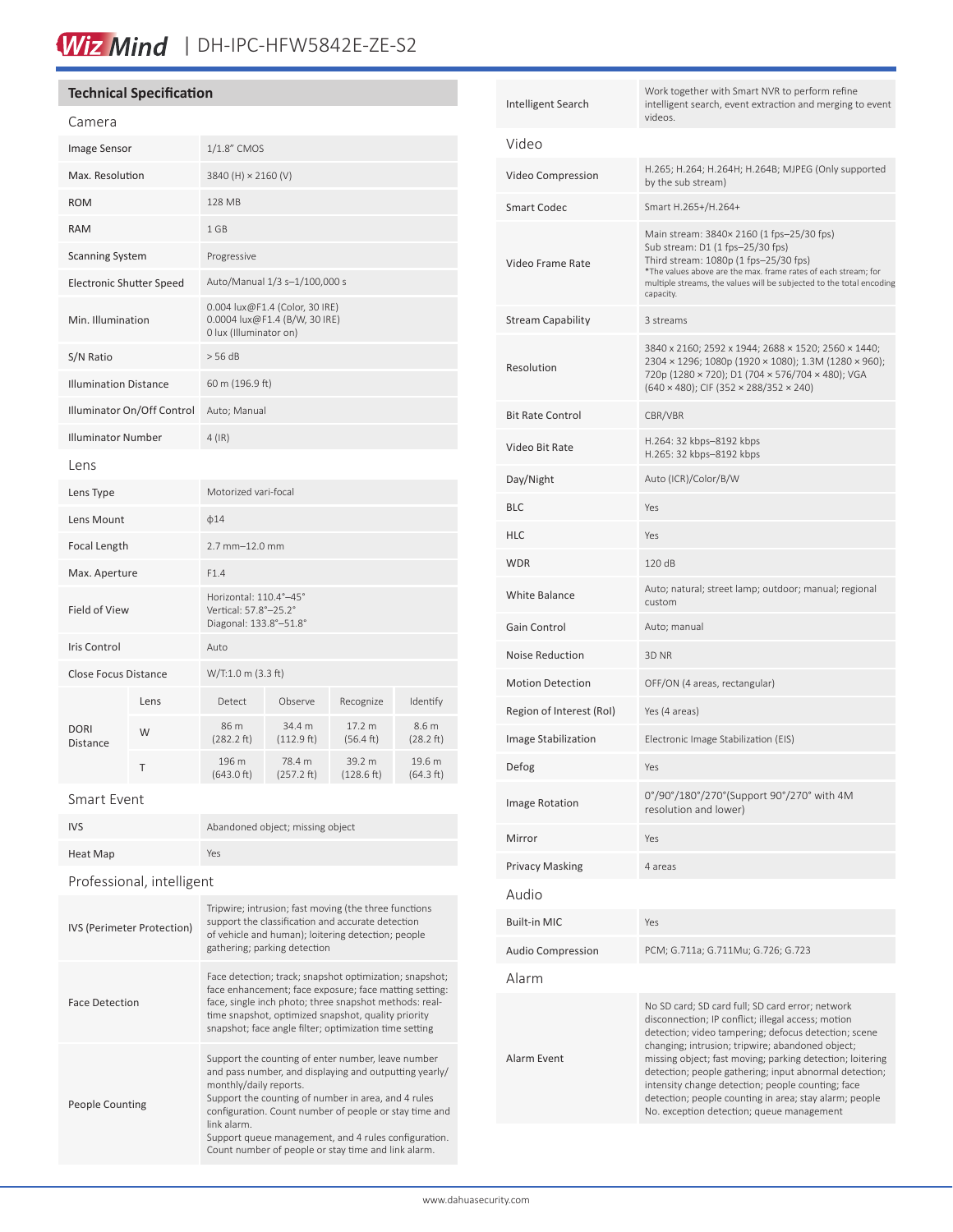# Wiz Mind | DH-IPC-HFW5842E-ZE-S2

#### Network

| Network Port                 | RJ-45 (10/100 Base-T)                                                                                                                                                                                       |  |  |
|------------------------------|-------------------------------------------------------------------------------------------------------------------------------------------------------------------------------------------------------------|--|--|
| SDK and API                  | Yes                                                                                                                                                                                                         |  |  |
| <b>Cyber Security</b>        | Video encryption; configuration encryption; Digest;<br>WSSE; account lockout; security logs; generation and<br>importing of X.509 certification; HTTPS; trusted boot;<br>trusted execution; trusted upgrade |  |  |
| Network Protocol             | IPv4; IPv6; HTTP; HTTPS; TCP; UDP; ARP; RTP; RTSP;<br>RTCP; RTMP; SMTP; FTP; SFTP; DHCP; DNS; DDNS; QoS;<br>UPnP; NTP; Multicast; ICMP; IGMP; NFS; SAMBA; PPPoE;<br>802.1x; SNMP                            |  |  |
| Interoperability             | ONVIF (Profile S/Profile G/Profile T); CGI; Milestone; P2P                                                                                                                                                  |  |  |
| User/Host                    | 20 (Total bandwidth: 80 M)                                                                                                                                                                                  |  |  |
| Storage                      | FTP; SFTP; Micro SD card (Support max. 256 G); NAS                                                                                                                                                          |  |  |
| <b>Browser</b>               | IE: IE8 and later<br>Chrome<br>Firefox<br>Safari: Safari 12 and later                                                                                                                                       |  |  |
| Management Software          | Smart PSS; DSS; DMSS                                                                                                                                                                                        |  |  |
| <b>Mobile Client</b>         | iOS; Android                                                                                                                                                                                                |  |  |
| Certification                |                                                                                                                                                                                                             |  |  |
| Certifications               | CE-LVD: EN62368-1<br>CE-EMC: Electromagnetic Compatibility Directive<br>2014/30/EU<br>FCC: 47 CFR FCC Part 15, Subpart B<br>UL/CUL: UL60950-1 CAN/CSA C22.2 No.60950-1-07                                   |  |  |
| Port                         |                                                                                                                                                                                                             |  |  |
| Audio Input                  | 1 channel (RCA port)                                                                                                                                                                                        |  |  |
| <b>Audio Output</b>          | 1 channel (RCA port)                                                                                                                                                                                        |  |  |
| Alarm Input                  | 2 channels in: 5 mA 3V-5 VDC                                                                                                                                                                                |  |  |
| Alarm Output                 | 1 channels out: 300 mA 12 VDC                                                                                                                                                                               |  |  |
| Power                        |                                                                                                                                                                                                             |  |  |
| Power Supply                 | 12 VDC (±30%)/PoE (802.3af)/ePoE                                                                                                                                                                            |  |  |
| <b>Power Consumption</b>     | Basic power consumption: 6.4W (12V DC); 6.9W (PoE)<br>Max. power consumption (H.265 + max. stream +<br>intelligent function + IR LED + focus): 7.1W (12V DC);<br>7.9W (PoE)                                 |  |  |
| Environment                  |                                                                                                                                                                                                             |  |  |
| <b>Operating Temperature</b> | -30 °C to +60 °C (-22 °F to +140 °F)/Less than 95% RH                                                                                                                                                       |  |  |
| <b>Storage Temperature</b>   | $-30$ °C to +60 °C (-22 °F to +140 °F)                                                                                                                                                                      |  |  |
| Protection                   | IP67, IK10                                                                                                                                                                                                  |  |  |
| Structure                    |                                                                                                                                                                                                             |  |  |
| Casing                       | Metal, plastic                                                                                                                                                                                              |  |  |
| <b>Product Dimensions</b>    | 273.2 mm × 95.0 mm × 95.0 mm (10.76" × 3.74" × 3.74")                                                                                                                                                       |  |  |
| Net Weight                   | 1.11 kg (2.44 lb)                                                                                                                                                                                           |  |  |
| <b>Gross Weight</b>          | 1.51 kg (3.33 lb)                                                                                                                                                                                           |  |  |

| <b>Ordering Information</b> |                                 |                                                          |  |  |
|-----------------------------|---------------------------------|----------------------------------------------------------|--|--|
| <b>Type</b>                 | Model                           | Description                                              |  |  |
| 8MP<br>Camera               | DH-IPC-HFW5842FP-7F-<br>2712-S2 | 8 MP IR Vari-focal Bullet WizMind<br>Network Camera, PAL |  |  |
|                             | IPC-HFW5842FP-7F-2712-S2        | 8 MP IR Vari-focal Bullet WizMind<br>Network Camera, PAL |  |  |
| Accessories<br>(Optional)   | <b>PFA152-F</b>                 | Pole mount Bracket                                       |  |  |
|                             | <b>PFA121</b>                   | Junction Box                                             |  |  |
|                             | <b>PFM321D</b>                  | 12 VDC1A Power Adapter                                   |  |  |
|                             | LR1002-1ET/1EC                  | Single-port Long Reach Ethernet over<br>Coax Extender    |  |  |
|                             | PFM900-F                        | Integrated Mount Tester                                  |  |  |

### **Accessories**

### **Optional**:



LR1002-1ET/1EC Single-port Long Reach Ethernet over Coax Extender

 $\blacksquare$ 

 $\blacksquare$ 





PFM321D

Adapter

PFA152-E Pole Mount Bracket

12 VDC 1 A Power PFA121 Junction Box





PFM900-E Integrated Mount Tester